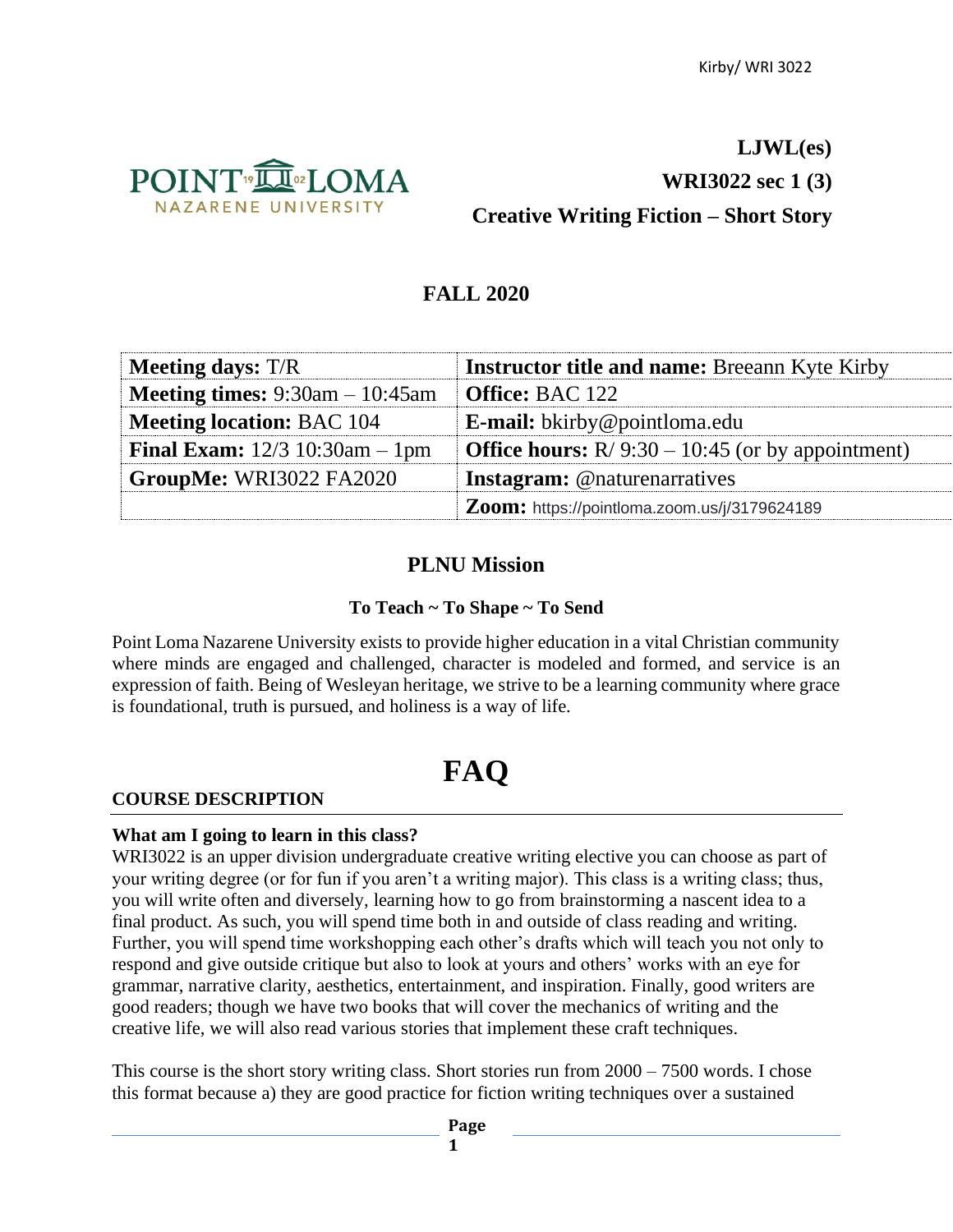length and b) they are easier to publish than longer pieces. Your stories for this class will be a minimum of 2500 words and a maximum of 5500 words. That's the sweet spot for publishing.

The PLNU catalog states that WRI3022 is

Comprehensive instruction and guided workshop in writing fiction. Attention is also given to methodology in teaching fiction writing and to finding publication. May be repeated once for major credit with instructor's consent.

#### The **Writing Program Learning Outcomes** are as follows:

- 1. apply artistry and advanced skills in various forms and genres of writing;
- 2. demonstrate knowledge of the conventions and terminology of various forms and genres of writing;
- 3. engage in writing and editorial processes in a professional environment;
- 4. present written work to live audiences, demonstrating strategies for audience engagement and oral communication.

During the course of the semester, we will touch on aspects of all five of these outcomes. The specific **Course Outcomes** are as follows:

- 1. Gain a broader understanding and appreciation of intellectual/cultural activity.
- 2. Develop creative capacities.
- 3. Develop in expressing yourself orally or in writing.
- 4. Develop specific skills, competencies, and points of view needed by professionals in the field most closely related to this course.

#### **Why do I have to take this course?**

You are taking this course because you need a writing elective for your major OR because you want to write fiction.

## **REQUIRED TEXTS AND RECOMMENDED STUDY RESOURCES**

#### **Where do I have to spend my money for this class?**

- 1. Burroway, Janet *Writing Fiction* ISBN: 9780226616698
- 2. Shawl, Nisi and Cynthia Ward *Writing the Other* ISBN: 9781933500003
- 3. Printouts from Canvas as well as your essays—plan accordingly
- 4. Various office supplies (lined paper, highlighters, pens, stapler, Scotch tape);
- 5. (Optional) Notebook/Journal for in-class free writing.

*\*\*In the interest of lightening the financial burden of college education, I have placed our additional readings on Canvas rather than constructing a course reader. You must read this material before class AND either bring in printouts of the pages or a NON CELL PHONE device to read them on. If you do not, I will sweetly ask you to leave class to retrieve the materials (including books on the days we read the above books). Point Loma Nazarene University, as a non-profit educational institution, is entitled by law to use materials protected by the US Copyright Act for classroom education. However, any use of those materials outside the class may violate the law.\*\**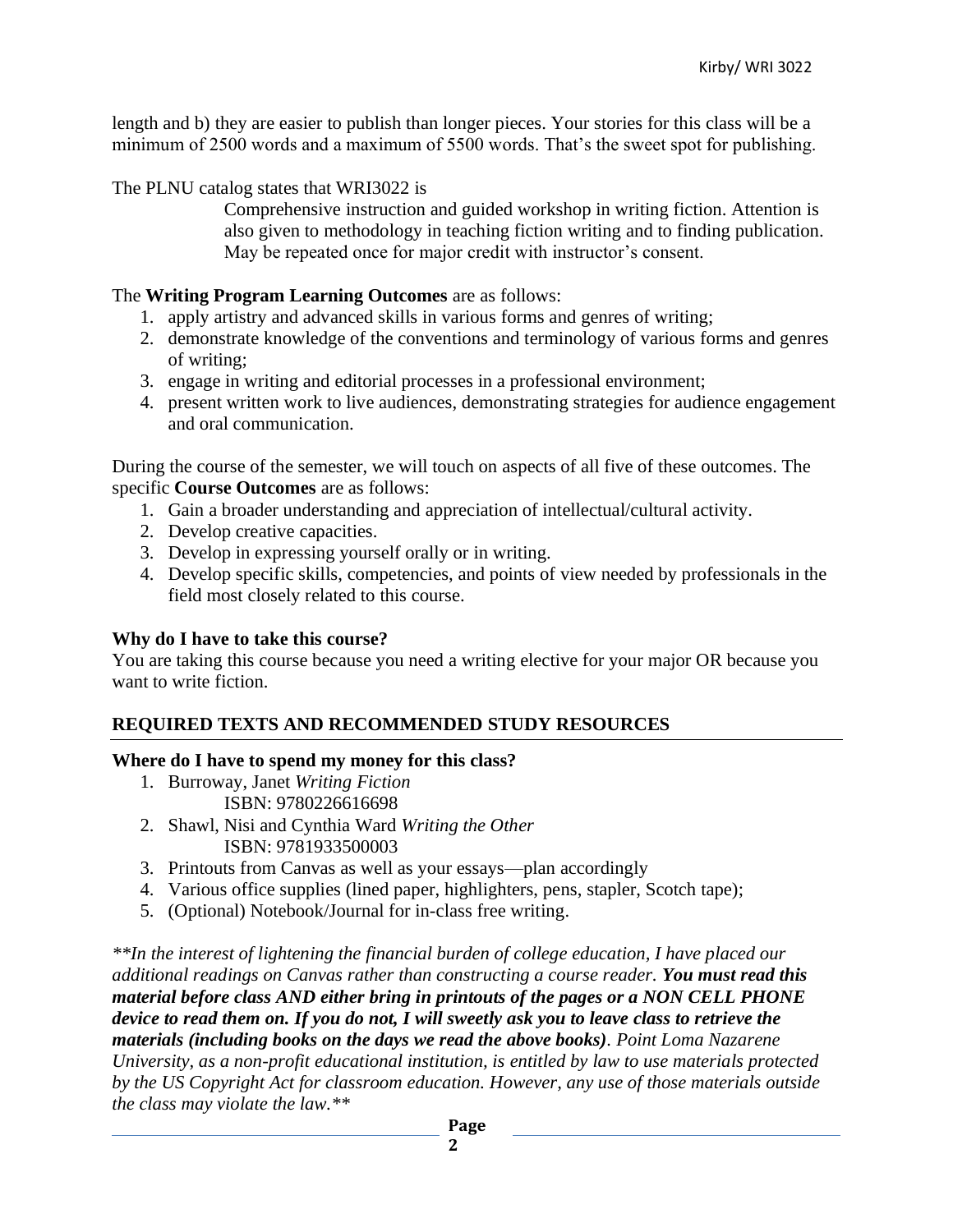#### **Are there any resources I can use online and/or on campus to help me?**

Yes. The following are a few of my favorites.

**Tutorial Services** (i.e. tutoring, paper editing, review sessions & Academic Coaching) will be offered virtually during the 2020/21 academic year via *Brainfuse* and select Review Sessions will be conducted in Canvas. *Brainfuse* allows students to be tutored by faculty-recommended PLNU tutors and non-PLNU tutors. Tutorial services via *Brainfuse* include live tutoring, writing labs, and language labs for foreign languages. Tutoring in *Brainfuse* has the capabilities of screen sharing, smartboards, and audio/video capabilities. You can contact tutorial services at [TutorialServices@pointloma.edu.](mailto:TutorialServices@pointloma.edu)

**The Library** has not only many books but also databases that allow you to do specific searches for any topic you want. Further, it also contains very helpful librarians who can assist you.

**Canvas** will contain this syllabus, the assignments, lecture videos, some readings, and other fun sundries throughout the semester. Sometimes you might have to print them for class. Please check Canvas regularly.

**OneLook** is an online database of dictionaries [www.onelook.com.](http://www.onelook.com/)

**Wikipedia** is an online encyclopedia [www.wikipedia.org.](http://www.wikipedia.org/) Though this site can have errors from time to time, it is a wonderful place to look up any person, place, or event you encounter in your reading that you do not know. While I love Wikipedia for its ability to quickly provide information, DO NOT use this as a source for your papers. **Me** I am available to answer any questions you may have. You can schedule appointments to see me in class or email me—**please include "WRI3022-1" in the subject** line of your emails to me.

#### **ASSESSMENT AND GRADING**

#### **How do I pass this class?**

- 1. Come to class
- 2. Do all the assignments
- 3.Turn them in on time

#### **What specifically does that look like?**

This is an upper division writing class. As such, you will read some and write A LOT. I have accounted for the reading and writing in the points system and hours you must spend to meet the required 112.5 - 125 hours for this course. Like all of 2020, this semester will probably be a bit like a rollercoaster. You will get the benefit from this course in proportion to how much you engage with the content. I expect you to read, engage with the texts, and have thoughts about it. This isn't to scare you but to let you know the pacing of the course.

#### **Since the writing is critique of others writing and fiction short stories does that mean it can be some sort of stream of consciousness string of words I wrote five minutes before it was due?**

Nope. Nor can any other writing you do for me.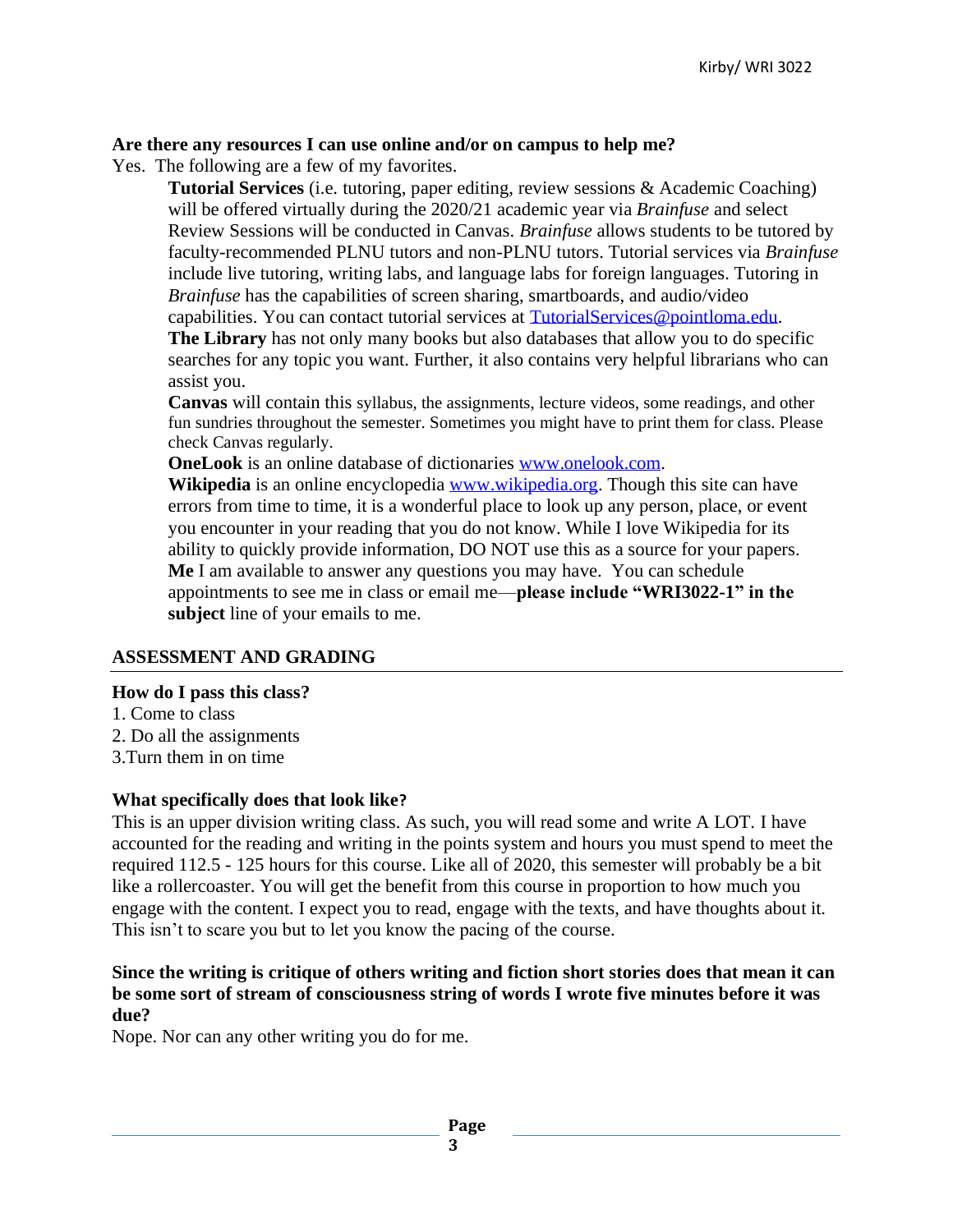Unless done in class, anything you submit to me needs to be

- a. Typed and double spaced in the appropriate format (the default is MLA);
- b. Demonstrate you have been thinking about the problem/topic you are writing about;
- c. Be free of typos.

#### **So I have to have perfect grammar or you will fail me?**

No. Typos are not grammar mistakes. Typos are ignoring the things that you already do proficiently in your writing on social media, email, and texting. Things like not putting a period at the end of a sentence Or not capitalizing my name, which is breeann Kirby (another typo is spelling my name wrong—or your name, for that matter). Or when you are writing.1 You need to have complete thoughts. Typos are one of my HUGE pet peeves. They are not just mistakes but a sign of disrespect to me and your peers who will be working with your writing. Most typos can be easily caught if you read through your paper at least once before you turn it in (pro tip: read your paper out loud. You'll catch a lot of stuff that way.) Because no one is a perfect proofreader, I will allow one typo every page (meaning if you have a five-page paper, you may have up to five typos total on any of the pages in that work).

#### **What are the specific assignments?<sup>2</sup>**

- **Contract (10points):** You will write a contract for the grade you wish to earn in this class and evaluate yourself with regards to the contract at the middle of the semester.
- **Three short stories (120points):** Over the course of the semester, you will write three original short stories of 2000 – 4500 words.
- **\*/\*\*Revised short story (30points):** This will be a revision of a short story of your choice.
- **Peer Critique Letters (400points):** These will be  $250 400$  words each. You should have about 24 (three for each classmate) of these by the end of the semester. Reading Log/Exploratory Journal
- **Workshop (110points):** We will do workshops as a whole class throughout the semester. During workshops, we will thoroughly read, mark up, and discuss your stories. Your workshop grade will be based on your written critiques as well as active participation and engagement with your peers' works.
- **Final Exam (25points):** For your final, you will give a practiced, polished reading of a story of your choice you wrote this semester. You will be graded on the quality of your introduction to and delivery of the story. Successful completion of this class requires taking the final examination on its scheduled day. The final examination schedule is posted on the Class Schedules site. No requests for early examinations or alternative days will be approved.
- **\*\*Three Journals for Publication (20points):** Browse the lists of literary journals on www.pw.org. Visit some journals' websites, read sample stories, and look at their submission guidelines. Choose three journals that seem to fit your own or a classmate's aesthetic. For this assigment, you will contribute to a collaborative handout that gives your colleagues an overview of each magazine's aesthetic (including preferred writing styles), masthead (relevant editors), past writers of note (if any), submission guidelines, web address, and contact info. This may be a print journal or an online journal.

<sup>1</sup> Note the three typos here.

<sup>2</sup> \* denotes a B grade assignment/ \*\* denotes an A grade assignment.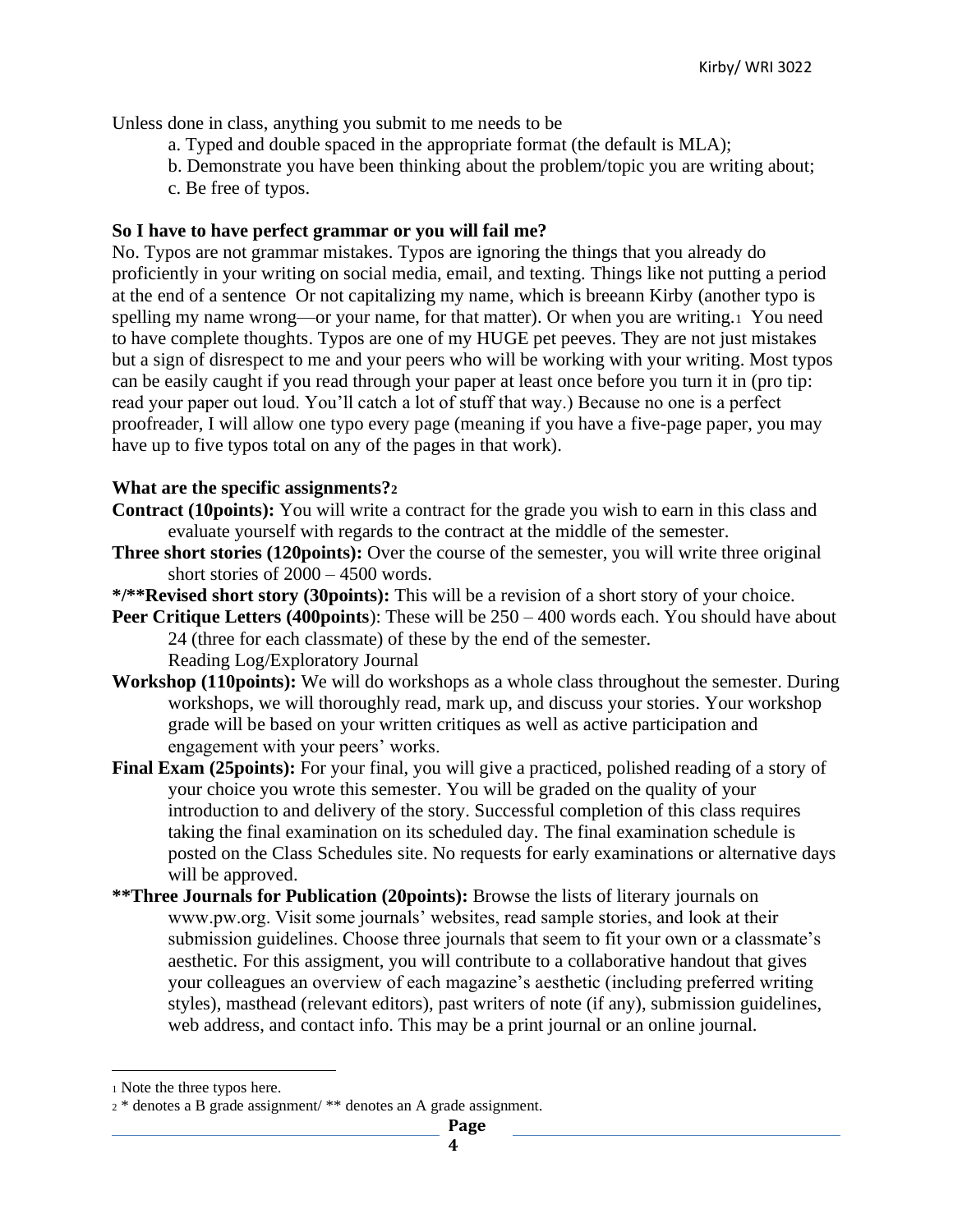**Course Participation (500points):** Effective learning happens in a dynamic environment. Therefore, you must interact with the instructor and the other students regularly. If you wish to earn your participation grade, you must have a good attitude; you must read all of the readings; you must do the participation assignments on Canvas or in class; and you must speak out. Make it your goal to come up with one good thought for every module and to share it. If we meet face-to-face, you must turn off your cell phones when you enter the classroom; use of cell phones will not be permitted unless you have an academic accommodation OR I give you specific permission. Other electronic reading devices are allowed on the days we have comics in digital format; **however, if you use your device to disengage from course discussion, I will sweetly ask you to leave that day and try again next time.**

*\*For all of these assignments, further instructions will be given on Canvas and/or in class\**

#### **There are a lot of people in this course and I am shy about speaking or sharing my writing publicly. Do I really have to talk and share my work? And if I do, how do I know that I will not be treated unkindly?**

First, I feel you. I actually have a strong sense of stranger danger and hate talking in front of people. I am nervous every time I teach, but practice has made it easier and easier.

Second, it is important for you to practice speaking and sharing writing publicly now when you are in a safe space with an advocate (me); again, practice will make it easier and easier. Respect in this course is a must. Again, this course is a safe space. As we discuss and analyze each other's works that may address potentially emotional topics, we will encounter many different viewpoints within the course. Much of the work we will do in this course is cooperative. You should think of all your reading, writing, and speaking for and in course as public, not private, discourse. **By continuing in this course, you acknowledge that your work will be viewed by others in the course.**

For those of you who are already strong and confident in your opinions and abilities, be sensitive to others who are not. Sometimes take the lead in recognizing when others want to talk, asking them for their opinion and feedback. In order to be a good participant in this course, you must be sensitive to your fellow learners, recognizing them as human just as you are.

As we share our work, personal insults and comments will not be tolerated. I will ask you to leave the discussion or class if you cannot be kind. If you aren't sure how to phrase your opinion, please ask me.

For all of us, assume the best about the person speaking. Sometimes we need to hear what we are saying before we understand exactly what we are saying. Ask for clarification; respectfully disagree. The best rule to follow: **be kind.**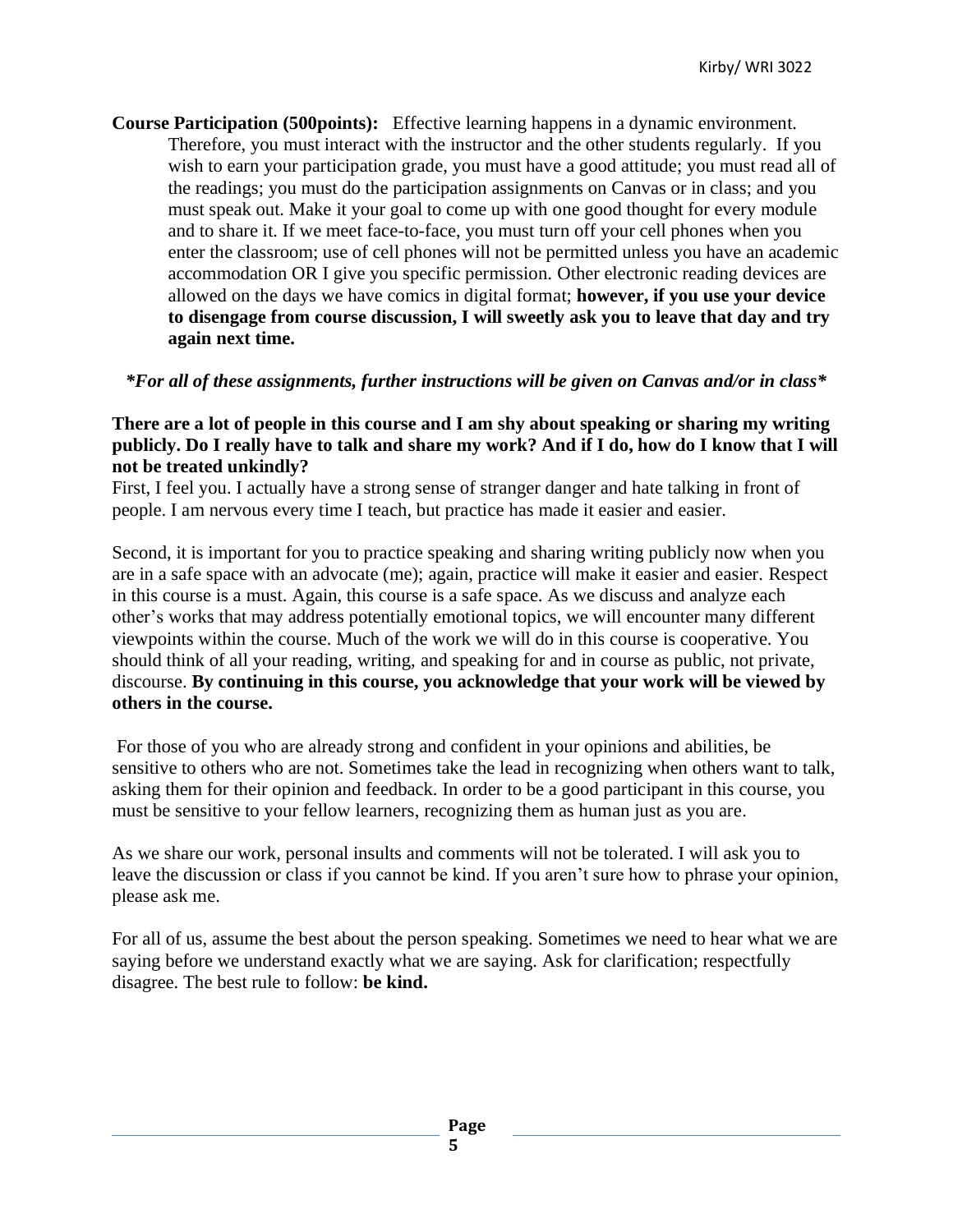#### **A lot of course discussion seems to come from our outside experiences and opinions, do I need to take notes?**

Absolutely. Note taking is a valuable skill in every discipline and should be practiced whenever possible. Sometimes I may SPEAK information during lecture that is important. It is your responsibility as an active participant to take notes.

#### **IF WE MEET F2F: This is COVID-times, will I be required to wear a mask in class?**

Absolutely yes. I know that different groups of people have differing opinions about masks, and I respect the conclusions that all of us have come to about this highly unfashionable and uncomfortable item of clothing. However, I'm going to follow PLNU's official policy that while we are face-to-face all of us will wear masks give each other at least 6 feet of social distance. Even if you aren't masking and distancing elsewhere, I'm asking you to respect these requirements while you are in my course. If you don't want to wear a mask, I respect that choice, but I will ask you to leave our gathering and complete the participation via the online options that I have provided.

Here is some official PLNU language about COVID-19 safety in class:

Everyone in class will wear a face covering, unless there is a documented health related issue. If so, students should work with the Disability Resource Center to discuss their needs. The instructor can also use a face shield in place of a mask if at least 6ft distanced from everyone, if closer instruction is needed, they must use a face covering, either by itself or under their face shield.

A face shield is not an acceptable replacement for students, unless worn over a face covering. Faculty are being allowed this adjustment to aid students who may be hearing impaired and facial gestures or reading of lips is needed.

If a student arrives in class and is not wearing a face covering, the faculty will ask them to wear one. If the student refuses, the faculty will ask the student to excuse themselves from class. If the student refuses, the faculty member will call campus safety to escort the student. In either refusal case, a conversation should be scheduled between the chair of the department and student. Failure to follow communicated health guidelines will be considered a violation of the Student Handbook and can result in student conduct sanctions up to and including loss of housing privileges or suspension. These sanctions will be communicated by a Resident Director or the Dean of Students.

#### **How will I know my grade in the class?**

To eliminate grade anxiety, I've set this course up on a contract grading model. This model means that you can **choose** which grade you would like to earn right now at the beginning of the semester and then **allocate your time** wisely to earning that grade. A written contract is due the third week of class that states the grade you intend to earn in the class as well as the work you will do to meet contract; I will then ensure you meet your learning goals. At two other points in the semester, you will evaluate your contract and contribution to the course. You are free to change your mind during the semester about what grade you wish to earn, but we must then meet to negotiate your new contract.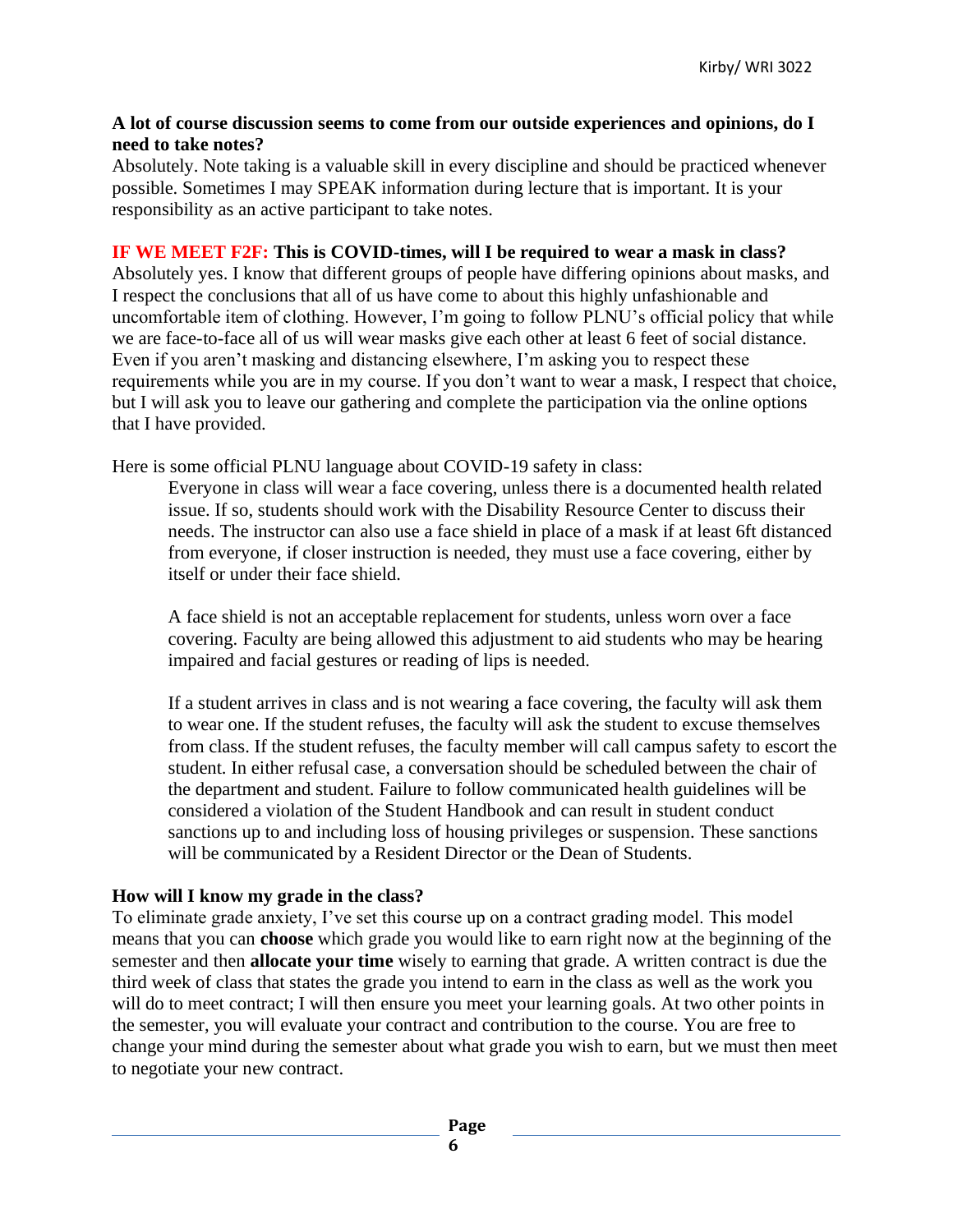I will not accept work that is unfocused and rife with grammatical and logical errors and typos. If you happen to submit an assignment that appears to be the product of lazy engagement with the material, you risk not meeting the conditions of our grade contract; I will allow you the opportunity to redo two assignments if they do not meet the standards of your contract, not including quizzes, midterm and final exams. **If I accept your work, it means you met contract and are earning the grade you chose**. I assume that none of you want a grade of D or F; if you are interested in a grade lower than a C, please meet with me to discuss your options.

**A note on points:** you may have noticed that each assignment is worth a certain number of points. These points are how much time I expect an assignment to take you. For example, I expect each contract writing and review to take no more than 30 minutes; thus, I've allotted 1 hour (10points) for you to do these two things. To meet accreditation, you are expected to spend 112.5 - 125 hours on this course (~37.5 hours per unit). Below is the breakdown of hours to reach that goal:

| <b>Hours</b>       | <b>Activity</b>                       |                |
|--------------------|---------------------------------------|----------------|
| 15                 | Reading                               |                |
| 29                 | <b>Class Participation (including</b> |                |
|                    | meeting, workshop, and listening to   |                |
|                    | lectures)                             |                |
| 77.5               | Assignments                           |                |
|                    | Contract                              |                |
|                    | <b>Stories</b>                        | 12             |
|                    | revision                              | 3              |
|                    | Three Journals                        | $\overline{2}$ |
|                    | Critique Letters                      | 40             |
|                    | <b>Participation Activities</b>       | 17             |
| <b>TOTAL HOURS</b> | Final                                 | 2.5            |
| 121.5              |                                       |                |

Of course, some of you will take shorter or longer to do a particular activity. The goal here isn't to be perfectly accurate, just fair in assessment of how long an activity should take you. I've multiplied the hours by 10 so that the points look a little more like we are used to, but I will not be giving partial credit for activities: you either get full credit or not at all (in which case, I will give you an opportunity to try again).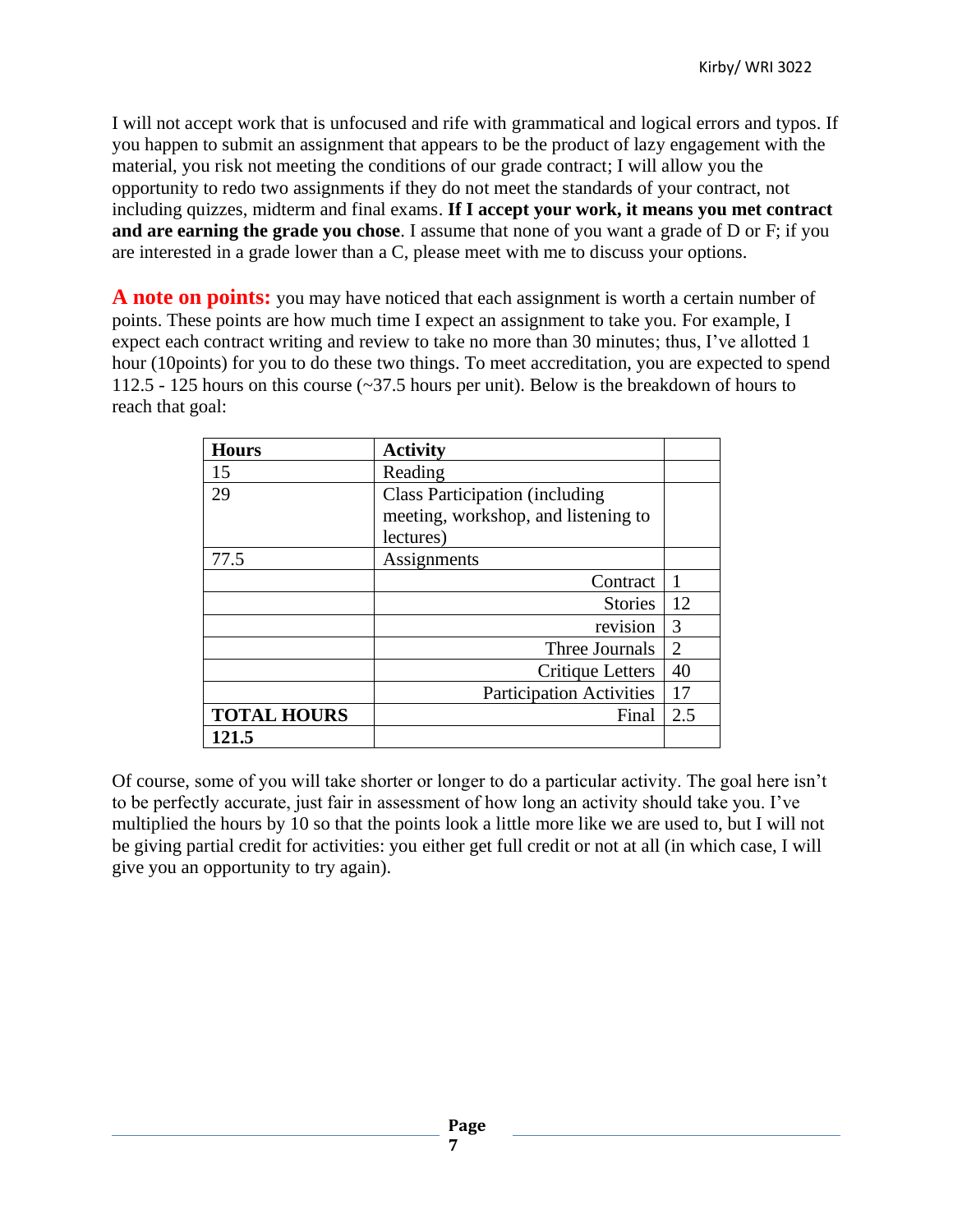#### **So how many hours/points do I need to get for a contracted grade? 70-79%: C**

To earn a C grade in this course, you will:

- 1. Carefully read each assigned text (150points);
- 2. Create a contract for your grade, evaluating it midsemester (10points);
- 3. Contribute to general course discussion and lectures (50points);
- 4. Complete the participation activities marked (Everyone) required for a C-grade (50points);
- 5. Do critique letters for all of your colleagues' stories (400points);
- 6. Participate in workshops (110points);
- 7. Write three short stories with a minimum of 2000 words (120points);
- 8. Perform a reading of a story at the Final Exam (25points).

*\*For a grade of C+, you will produce high-quality work and be an active and positive contributor to our classes, offering a respectful spirit and coming up with insightful ideas and worthwhile feedback both in the classroom and on Instagram.*

I will not accept work that does not meet with the quality expected of a C. If you do not do Cquality work, then I will not accept it. The fluctuation in the percentage allows that there can be variable effort and quality put in at the C level. Thus you can earn a C- or a C+.

#### **80-89%: B**

To earn a B grade in this class, you will:

- 1. Carefully read each assigned text (150points);
- 2. Create a contract for your grade, evaluating it midsemester (10points);
- 3. Contribute to general course discussion and lectures (180points);
- 4. Complete all participation activities (170points);
- 5. Do critique letters for all of your colleagues' stories (400points);
- 6. Participate in workshops (110points);
- 7. Write three short stories with a minimum of 2000 words (120points);
- 8. Heavily revise a story of your choice (30points);
- 9. Perform a reading of your revised story at the Final Exam (25points).

*\*For a grade of B+, you will produce high-quality work and be an active and positive contributor to our classes, offering a respectful spirit and coming up with insightful ideas and worthwhile feedback both in the classroom and on Instagram.*

I will not accept work that does not meet with the quality expected of a B. If you do not do Bquality work, then I will not accept it. The fluctuation in the percentage allows that there can be variable effort and quality put in at the B level. Thus you can earn a B- or a B+.

#### **90-100%: A**

To earn an A grade in this class you will do all of the assignments listed for **B grade** as well as 1. Research and present three journals for story submissions (20points);

*\*For a grade of A, you will be an active and positive contributor to our classes, offering a respectful spirit and coming up with insightful ideas and worthwhile feedback.*

I will not accept work that does not meet with the quality expected of an A. If you do not do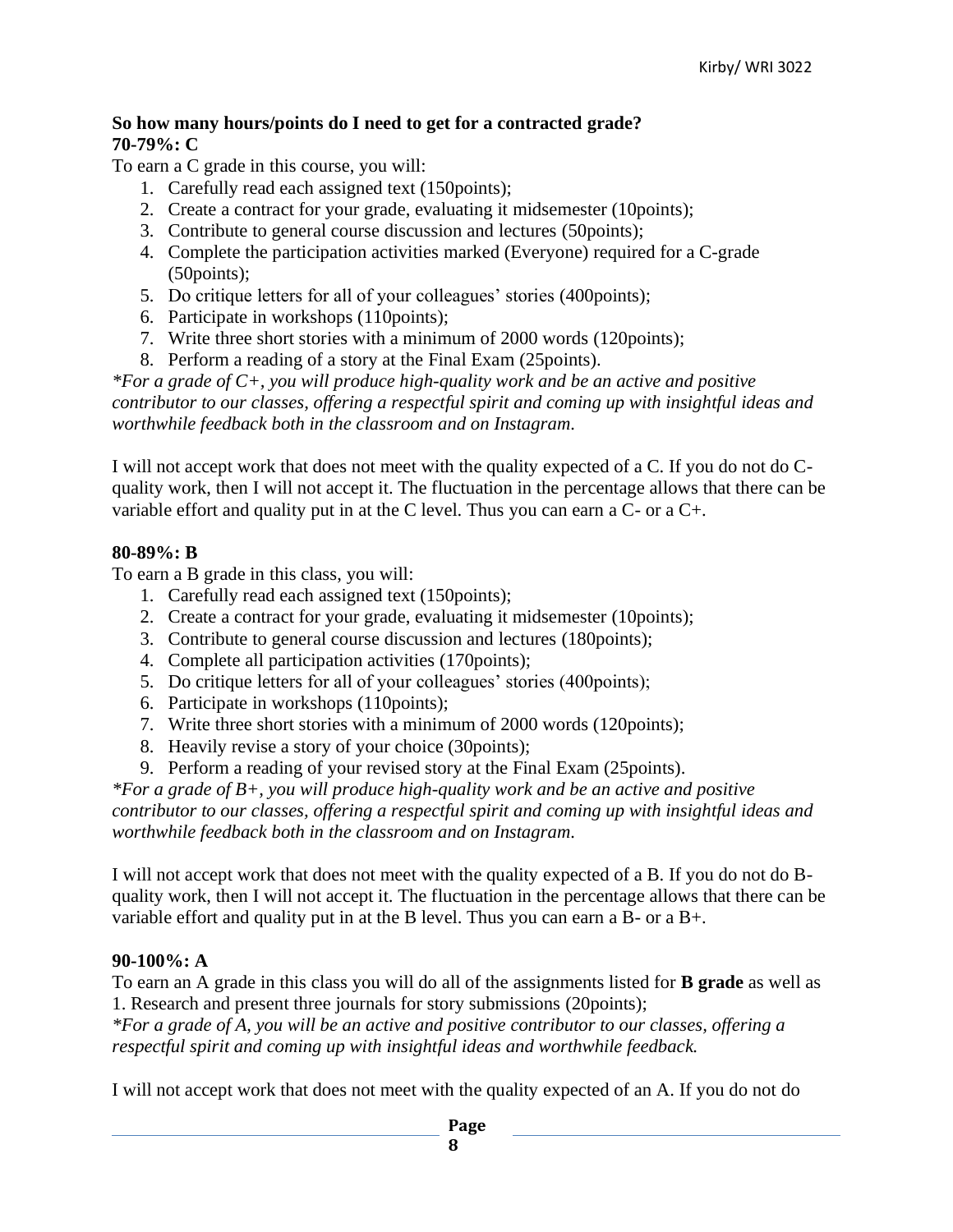A-quality work, then I will not accept it. The fluctuation in the percentage allows that there can be variable effort and quality put in at the A level. Thus you can earn an A- or an A (sorry there are no A+s, but you are all A+ in my heart).

#### **It's halfway through the course, and I haven't had any emails from you about my grade. How will I know if I am awesome and still on contract? Should I be nervous?**

First, you are awesome! Never doubt that. Your grades do not make you an awesome person; how you engage in life does. But I know we all care about grades, so second, if you are doing the assignments according to one of the contracts listed above and you have not heard from me about them, it means that you are doing a great job and are on track for your contracted grade. The only time I will initiate contact about your grade is if you are NOT meeting your contract. However, you are always welcome to ask me about your grade or performance in course at any time in the semester.

#### **Will you assign extra credit?**

During a given semester, opportunities for extra credit may arise. These assignments are often difficult and give you a chance to make up elements of our contract; therefore, they require *extra*  effort.

#### **How do I contact you?**

At the top of the syllabus, all of my contact information is listed. If you choose to email me or DM via Instagram, please indicate WRI3022-1. If you don't, I will sweetly remind you to format your email correctly.

Also, I have set up a GroupMe for our class. You can join here:

[https://groupme.com/join\\_group/60937495/h45FIJNo](https://groupme.com/join_group/60937495/h45FIJNo) or through the email invitation I sent you. You may text me through that as well. You are welcome to text me at any time; however, I will commit to being responsive to your texts between the hours of 9am and 8pm, Monday-Thursday. If you text outside of those hours, I may or may not respond right away.

| $\mathsf{A}$  | 93-100 Percent |
|---------------|----------------|
| $A -$         | 90-92          |
| $B+$          | 89-88          |
| B             | 87-83          |
| $B -$         | 82-80          |
| $C+$          | 79-78          |
| $\mathcal{C}$ | 77-73          |
| $C-$          | 72-70          |
| $D+$          | 69-68          |
| D             | $67 - 63$      |
| D-            | $62 - 60$      |
| F             | Below 60       |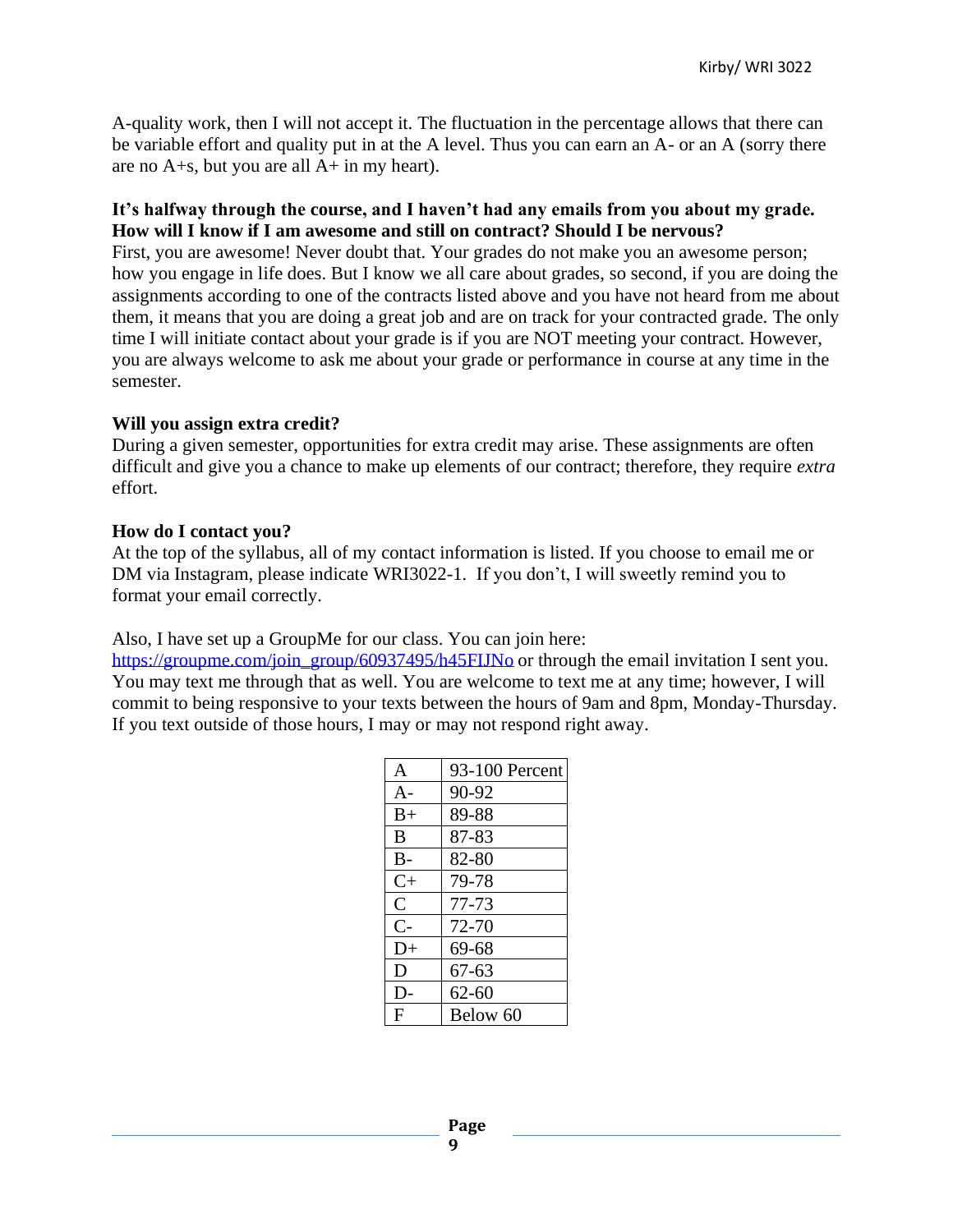## **INCOMPLETES AND LATE ASSIGNMENTS**

#### **What if I turn in a late assignment?**

All assignments are to be submitted/turned in by the time indicated on in Canvas. Incompletes will only be assigned in extremely unusual circumstances.

The class is designed so that you are doing consistent work throughout the semester. Officially, I do not accept late work; if you do miss an assignment, we will need to meet to discuss your contract. I do know that sometimes life happens and we miss deadlines. Come talk to me if you know that you miss an assignment ahead of time OR contact me immediately if you do miss one. Remember to put **WRI3022-1** in the subject of your email, or I will sweetly request that you do so before addressing your concerns.

#### **What if you don't accept an assignment?**

If your assignment does not meet the standard of our contract, I will hand it back to you. You will then have until the next class period to revise it to meet contract.

#### **What if I don't turn in an assignment at all?**

I will still like you. However, failing to do assignments (or adequately revising any ones I request) will result in a voided contract and a letter grade of D or F for the course. Of course, you should chat with me about any circumstances that maybe had you miss an assignment because we may be able to revise your contract to a satisfactory end.

## **PLNU ATTENDANCE AND PARTICIPATION POLICY**

#### **What if I have to miss a class or participation activities?**

You must participate to pass the class. However, I do understand that emergencies do come up. If you do choose to skip a portion of the course, you are responsible for the material covered and assignments given/due. **You must get this information from another** *student* **(not your instructor).** 

As PLNU notes,

*Regular and punctual attendance at all synchronous class sessions is considered essential to optimum academic achievement. If the student is absent for more than 10 percent of class sessions (virtual or face-to-face), the faculty member will issue a written warning of de-enrollment. If the absences exceed 20 percent, the student may be deenrolled without notice until the university drop date or, after that date, receive the appropriate grade for their work and participation. In some courses, a portion of the credit hour content will be delivered asynchronously and attendance will be determined by submitting the assignments by the posted due dates. See [Academic Policies](https://catalog.pointloma.edu/content.php?catoid=46&navoid=2650#Class_Attendance) in the Undergraduate Academic Catalog. If absences exceed these limits but are due to university excused health issues, an exception will be granted.*

#### **Asynchronous Attendance/Participation Definition**

A day of attendance in asynchronous content is determined as contributing a substantive note, assignment, discussion, or submission by the posted due date. Failure to meet these standards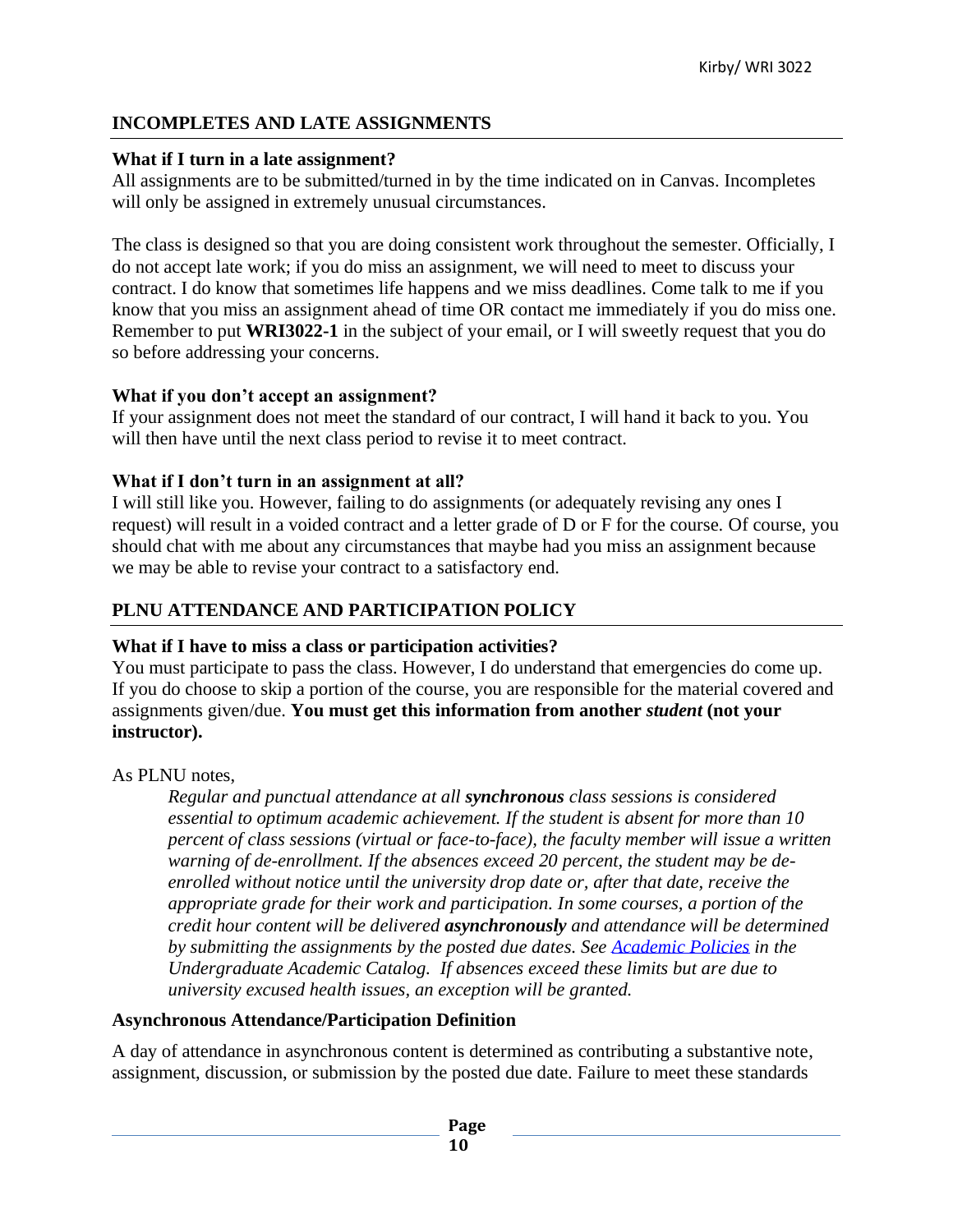will result in an absence for that day. Instructors will determine how many asynchronous attendance days are required each week.

Distracting and disruptive behavior will be considered an absence.

**Okay, Prof. Kirby, that's all well and good but it is COVID-times, so what if we aren't meeting as a class or I catch the Rona or I have clearance to take this class fully online?** Because this is COVID-times and things get squirrelly fast, I have tried to build in flexibility within our course for the contingency that we won't be meeting face to face. Thus, lecture content is recorded on videos and our face-to-face time will be reserved for group discussion of the text, clarification of lecture content, and other participation activities. These participation activities and discussion opportunities will also have a counterpart on Canvas just in case we don't meet. I will expect you to watch the videos **BEFORE** you attempt any participatory activities.

#### **This reminds me, it is COVID-time, how is this class working as a hybrid? I've never taken one of those kinds of classes before except for last semester which totally sucked.**

I've never taught a hybrid course before, and last spring was my first attempt at online. So we are in the same boat. I've spent the summer doing a lot of learning about how hybrid and online courses function and I have definitely learned: IT WILL NOT BE THE SAME AS A FULLY FACE-TO-FACE COURSE. I think it's important for us all to note and mourn that there is an element of connection and accountability that will be lost in this format. At times, it may feel weird and lonely. But deep breath. We are in this together and I've set up some things that I hope will ensure your success in the class.

- 1. **All online content will be asynchronous.** This will allow those of us who perhaps have to take this course online the breathing room to address whatever else is going on in their lives.
- 2. **We will meet every THURSDAY** for class discussion. If you are a C-Contract this meeting is optional with a few exceptions.
- 3. **Notable exception of class meeting time.** 
	- a. We are meeting synchronously for the first day of class.
	- b. Everyone must meet the days we workshop.
- 4. **Critique letters are due 11:59 the day before the person will be workshopped.**
- 5. **The course is divided into weekly modules.** Each module will open at 10pm on the Sunday of its week and will close at 11:59pm on Saturday. This is to give you a few glorious hours where you have to take a bit of a break in that gap on Sunday.
- 6. **All Participation Activities are due Wednesdays by 11:59pm.**
- 7. **All comments on Participation Activities are due by Saturdays 11:59pm.**
- 8. **Assignments are due Saturdays 11:59pm.**

Though I've done a lot of learning this summer about hybrid courses, abstract learning is not the same as actually doing it. As the course continues, I expect us to have to tweak a few things once we get an idea of how this type of course is best organized. **Your feedback is important!** Please let me know how you are doing in this course and if this structure is working. We can do this together! Let's be flexible and kind to each other as we work through this semester.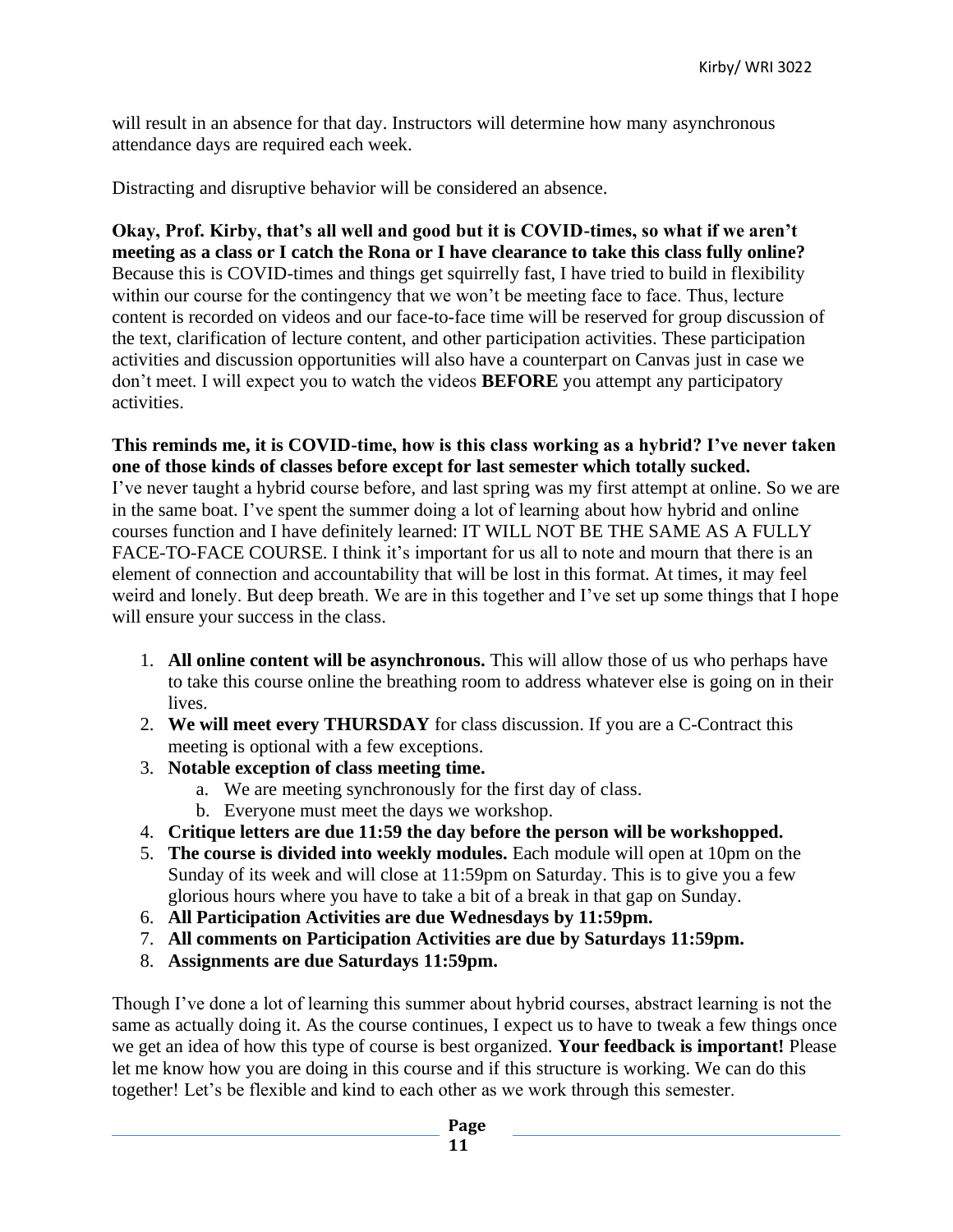Here are some ground rules we can all follow:

1. Be kind to each other. This is super stressful for all of us and a totally new situation. What we need first and foremost is compassion for all of our situations.

2. Be patient and flexible. We may attempt things that don't work out. One of us may come up with a better idea of how to make things work better. Engage. You'll get more out of the class the more you engage. Give me suggestions!

3. Communicate. If something seems off or unclear, please kindly (see point 1) bring it up. My goal is that you all succeed and finish this semester strong, setting you up for your future.

#### **It's noon on Monday, and I can't access WEEK X's module!! What do I do?**

All of the modules should be open as soon as I publish them. If one isn't open, please contact me ASAP.

#### **What if I don't have good WIFI or a working computer?**

Please let me know. I can't help you if I don't know what your struggles are. While I won't be able to pay for your WIFI, I can direct you to places at PLNU that can help. Both the university and I are committed to your success. Specifically, if you don't have the necessary technology this fall (e.g. a laptop or access to reliable internet), please contact [student-tech-request@pointloma.edu.](mailto:student-tech-request@pointloma.edu)

#### **FINAL EXAMINATION POLICY**

Successful completion of this class requires taking the final examination **at its scheduled time**. The final examination schedule is posted on the [Class Schedules](http://www.pointloma.edu/experience/academics/class-schedules) site. No requests for early examinations or alternative days will be approved.

## **PLNU ACADEMIC HONESTY POLICY**

#### **What if I want to use other people's writing in my writing?**

As Solomon wisely noted, "There is nothing new under the sun." Thus, it is perfectly okay to reference other texts (written or visual) in your own writing. However, you must give credit to any ideas or sentences that are not originally yours or aren't common knowledge. To omit doing this action is an act of plagiarism. Writing is often collaborative, and writers share and borrow from each other all the time (just as I did from other PLNU faculty when I wrote this syllabus). There are ways to do this that are acceptable (such as taking suggestions from a professor or a peer), but there are also ways to use other people's ideas or words in a way that is considered plagiarism (such as passing off somebody else's work—even just a sentence—as your own). We will discuss this further in class.

Plagiarism of any kind will not be tolerated. Any word or idea that is not your own must be cited correctly. As explained in the University Catalog,